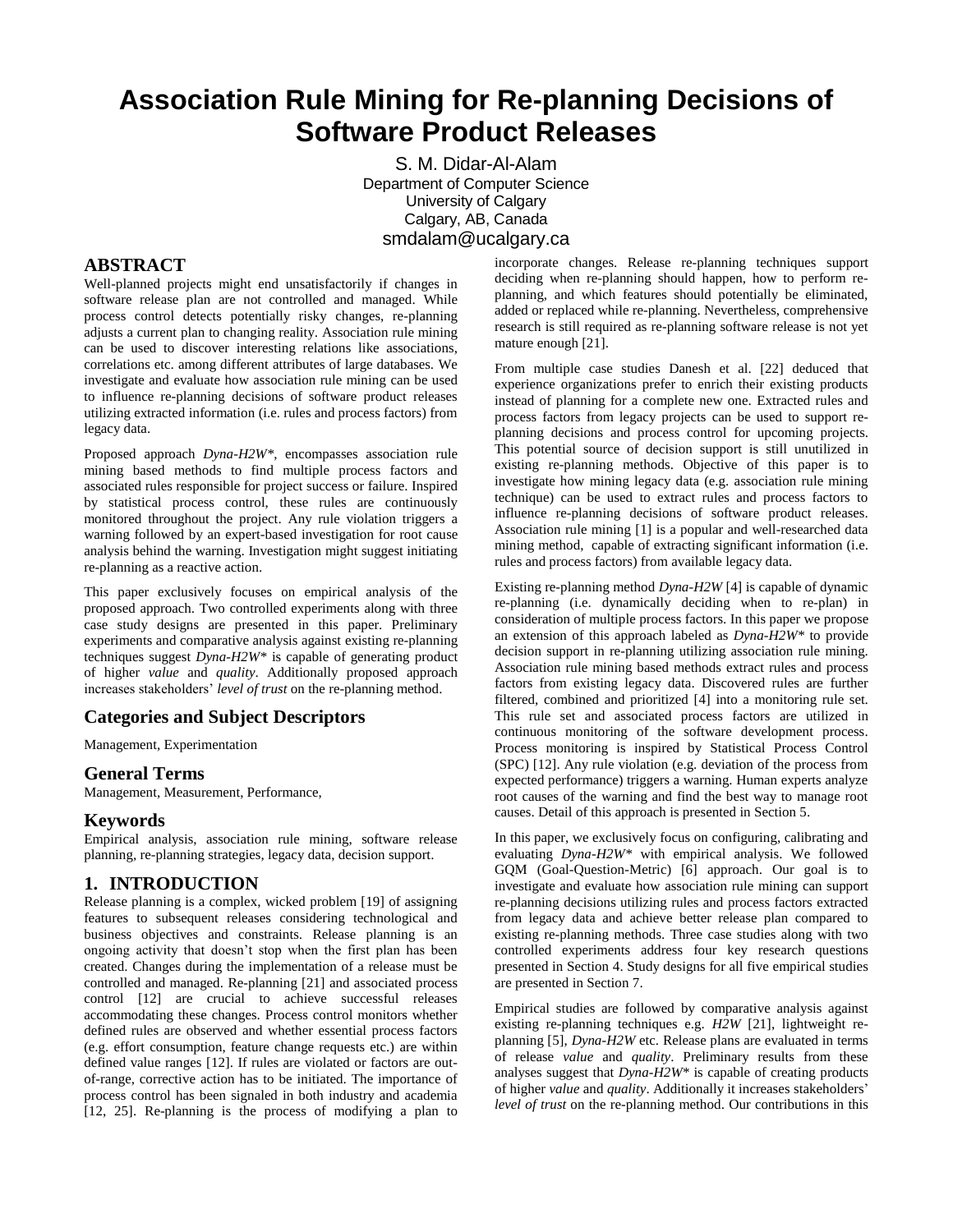paper are- 1) Utilizing association rule mining to support replanning decisions, 2) Dynamic re-planning based on multiple process factors. 3) Software process control in consideration of multiple process factors and associated rules. 4) Evaluation of proposed approach in real world empirical studies.

The paper is organized as follows. Section 2 presents background methodology. Related Work is presented in Section 3. Section 4 lists our research questions. Solution approach *Dyna-H2W\** is presented and illustrated with aid of hypothetical example in Section 5. Some important metrics are defined in Section 6. Five empirical study designs are presented in Section 7. Finally, Section 8 presents the conclusion and future work.

# **2. BACKGROUND METHODOLOGY**

## **2.1 Strategic Release Planning**

Strategic release planning is an optimized feature selection process. *F* is a set of *n* features (i.e.  $F = f(1), f(2), ..., f(n)$ ). Vector  $x = (x(1)... x(n))$  represents a strategic release plan where the i-th component specifies the release to which feature  $f(i)$  is assigned (illustrated in Eq. 1 & 2). In this paper five alternative strategic release plans are created using EVOLVE II method [21], and its implementation in ReleasePlanner™ [11]. Human experts are responsible to select one plan from five diversified best plans.

$$
x(i) = k \text{ if } feature \ f(i) \text{ is offered in release } k \tag{1}
$$

 $x(i) = 0$  otherwise (2)

## **2.2 Operational Release Planning**

Operational release plan is generated on top of a strategic release plan. Features are implemented through a sequence of tasks performed by available resources. Operational release planning defines the order of implementing tasks to achieve minimized release time or maximized release value. Available resources are assigned to different tasks based on their skillset and availability. In this paper we perform operational planning with RASORP method [20] and its implementation in ReleasePlanner™ [11].

## **2.3 Re-planning**

Re-planning [5] is the complex problem of re-assigning features in next release to accommodate changing reality along with achieving higher release value. It encompasses both strategic and operational release planning. Accommodating changes can be performed broadly in three ways- i) Re-allocating resources among tasks ii) Re-adjusting planning goals and iii) Re-planning features (i.e. eliminate, add or replace features). Re-planning is an effective way which considers incoming feature requests along with accommodating other changes.

## **2.4 Association Rule Mining**

Association rule mining is a well-researched and well-accepted data mining method capable of discovering interesting relations like associations, correlations etc. among different attributes of large databases [1]. Association rules are generated based on cooccurrences of attributes in databases. If  $\alpha \Rightarrow \beta$  is an association rule,  $\alpha, \beta$  are respectively antecedent and consequent of this association rule. *Support* and *Confidence* respectively measures statistical significance and certainty of an association rule. Details regarding association rule mining are available in Section 5 & 6.

# **3. RELATED WORK**

Accommodating change requests is crucial for a software project to survive with changing reality. But actions required to accommodate changes are not integrated in release planning methods [21]. Typically change requests are ignored until completion of one release and re-considered in the next release [26]. A key approach to detect potentially risky changes is process control. Outside the software engineering community Statistical Process Control (SPC) has become a part of the development process. While authors in [9] reported software characteristics refraining direct use of SPC in software projects, E. F. Weller reported practical applications of SPC [25] in software project management. In proposed approach *Dyna-H2W\**, we utilize a customized process control technique inspired by SPC.

Re-planning is an effective way to accommodate changes in release plan. A lightweight re-planning method was initially proposed in [5]. It performs comparison among incoming features and old features using AHP (Analytical Hierarchy Process) and chooses the best feature set using greedy approach. *DynaReP* accommodates changes through re-allocating resources [3]. *H2W-Pred* [2], performs static re-planning in consideration of two process factors (i.e. effort and quality of release plan). *Dyna-H2W* is capable of dynamic re-planning and process monitoring in consideration of multiple factors. This approach is presented and evaluated in [4].

Association rule mining reveals software defect associations and predict their corrective effort requirement in [23]. In [18] association rule mining detects potential causes for software failures. Association rule mining can support re-planning decisions as well through mining legacy data. But this potential source of decision support is still unutilized in existing replanning techniques [2, 3, 5]. In this paper we extend *Dyna-H2W* approach to support re-planning decisions with rules and process factors extracted from legacy data. Association rule mining based methods are utilized to extract information (i.e. rules and process factors) from legacy data.

# **4. RESEARCH QUESTIONS**

Association rule mining based methods extract information (i.e. rules and process factors) from legacy data. We extend current planning approach *Dyna-H2W* to support re-planning decisions utilizing this extracted information from legacy data*.* To accomplish our research goal we evaluate extended approach *Dyna-H2W\** using empirical studies. Four key research questions (RQ) addressed in this paper are-

- **RQ1:** Does "when to re-plan" decision influence how and what to re-plan decisions along with re-planning results?
- **RQ2:** Does applying multiple process factors in replanning generate release plan of higher value and quality compared to applying single process factor?
- **RQ3:** Does applying extracted information (i.e. rules and process factors) from legacy data in re-planning increase value and quality of release plan compared to RQ2?
- **RQ4:** Does applying extracted information (i.e. rules and process factors) from legacy data in re-planning increase stakeholders' trust on re-planning method compared to RQ2?

Figure 1 demonstrates how research questions (RQ) and empirical studies (ES) fit in the re-planning problem. Re-planning is a part of software development process that encompasses three key questions When? How? & What? to re-plan. RQ1 & ES1 explore the "When to re-plan" problem to understand its influences on How and What to re-plan decisions along with re-planning results.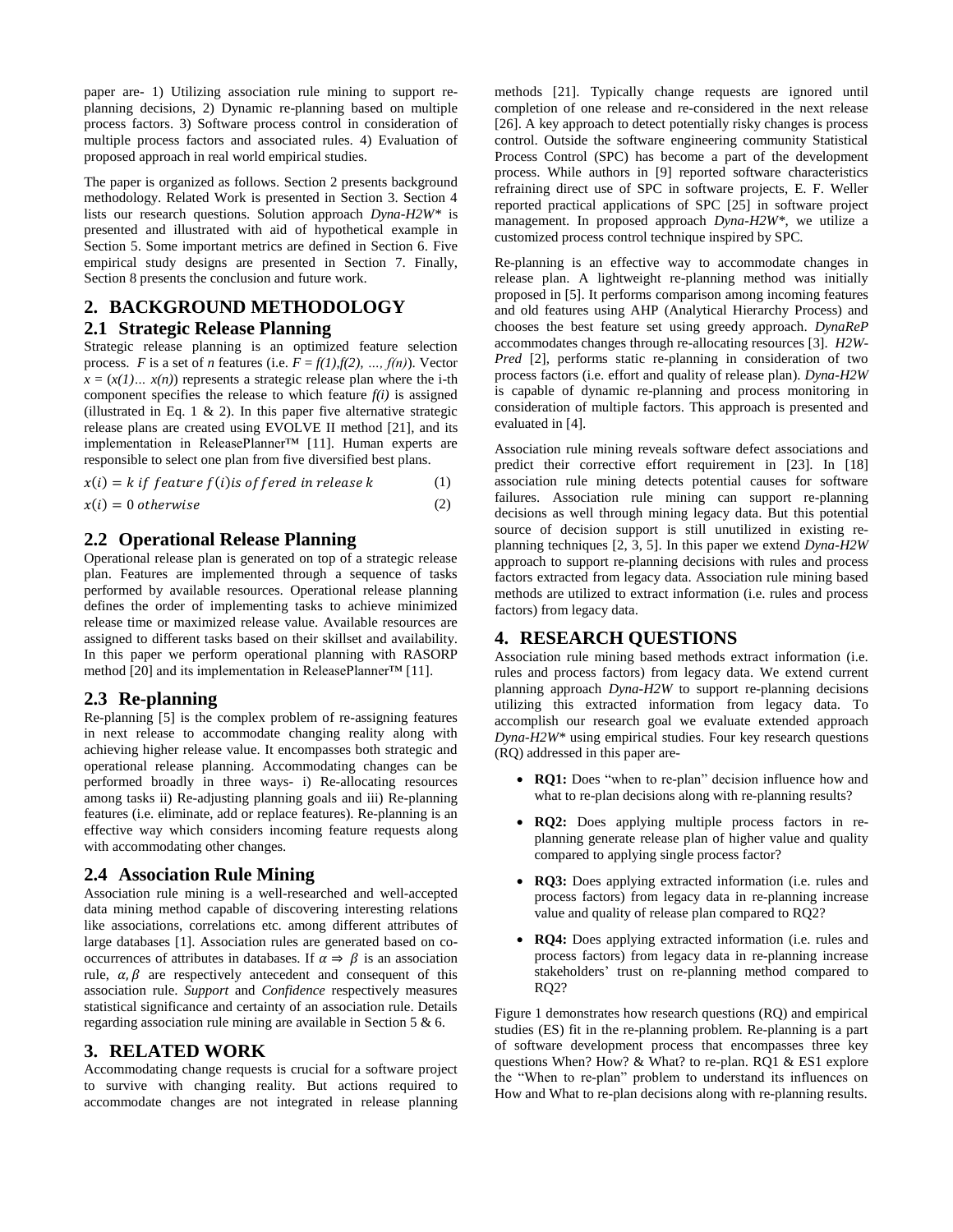

**Figure 1. Relationship among RQs and Empirical studies**

Applying multiple process factors instead of single might improve release decisions. RQ2 & ES2 investigate into it. RQ3, ES3 & ES4 investigate how applying extracted information (i.e. rules and process factors) from legacy data in re-planning further improve release decision of RQ2. RQ4 & ES5 investigate whether applying extracted rules and process factors in re-planning improve stakeholders' trust on re-planning method

## **5. SOLUTION APPROACH**

This section proposes an extension for *Dyna-H2W* approach to provide decision support in re-planning and associated process control utilizing association rule mining. To provide this decision support we extract rules and process factors from legacy data utilizing association rule mining based methods. Proposed approach *Dyna-H2W\** is presented in Figure 2 and explained in following sub-sections. The top frame of Figure 2 presents analysis of legacy data. The middle and bottom frame respectively present the monitoring process and continuous release plan update through re-planning. Detailed process steps of *Dyna-H2W\** approach is presented in Table 2.

## **5.1 Analyzing Legacy Data**

Legacy data refers to massive, complex collection of historical project data that generally requires data mining support to be understood and utilized. In this paper we consider project specific historical data as legacy data for analysis. Mining legacy data can extract helpful information to predict future trends and behaviors in software project management. For example mining bug repositories helps to understand how bugs are created, related with components and can help predict risky components.

#### *5.1.1 General Method*

To illustrate the general method, we consider Jazz development project. Jazz development data from the Jazz repository [15] is considered as existing legacy dataset. Details of this dataset are presented in subsection 7.4. Association rule mining based methods are applied to extract rules and process factors responsible for or related to success or failure of project or project components. Revealed association rules are combined into compound rules. A prioritization methodology ranks these rules and includes them in the monitoring rule set of software project management.



**Figure 2. Proposed solution approach Dyna-H2W\***

#### *5.1.2 Association Rule Mining*

Association rule mining [1] is a popular data mining method that discovers rules from large databases. It is a data driven process and the rules are generated based on co-occurrences of different attributes in database. Rules must satisfy minimum *support* and *confidence* value to be considered as valid. *Support* measures the usefulness of an association rule while *Confidence* measures the strength of an association rule. These measures are later utilized in prioritizing these rules as well. Both measures are defined in Section 6.

**Table 1. Association rule examples**

| <b>Association Rules</b>                                                                                                          | Sup<br>port | Confi<br>dence |
|-----------------------------------------------------------------------------------------------------------------------------------|-------------|----------------|
| (1) 70% development completed and 20%<br>product quality degraded from plan $\Rightarrow$ final<br>product quality target failed. | 50          | 60             |
| $(2)$ 5% workforce increased $\Rightarrow$ solved 10%<br>deviation in effort consumption.                                         | 10          | 15             |
| (3) incoming features are 7% of initial feature<br>set $\Rightarrow$ no impact on re-planning                                     | 50          | 40             |
| (4) 15% decrease in testing workforce $\Rightarrow$<br>product quality degraded 30%.                                              | 40          | 50             |
| (5) incoming features are 15% of initial<br>feature set $\Rightarrow$ product quality degraded 20%                                | 50          | 40             |

If  $\alpha \Rightarrow \beta$  is an association rule,  $\alpha, \beta$  are respectively antecedent and consequent of this association rule. *I* is a set of *n* attributes called *Items*.  $\alpha$ ,  $\beta$  are called *Itemset* where both  $\alpha$ ,  $\beta$  are subset of *I* (i.e.  $\alpha, \beta \subseteq I$ ). But within  $\alpha, \beta$  nothing is common (i.e.  $\alpha \cap \beta = \phi$ ). We perform association rule mining in three steps 1) Frequent *Itemsets* that satisfy minimum support value are discovered. 2) Association rules are established based on co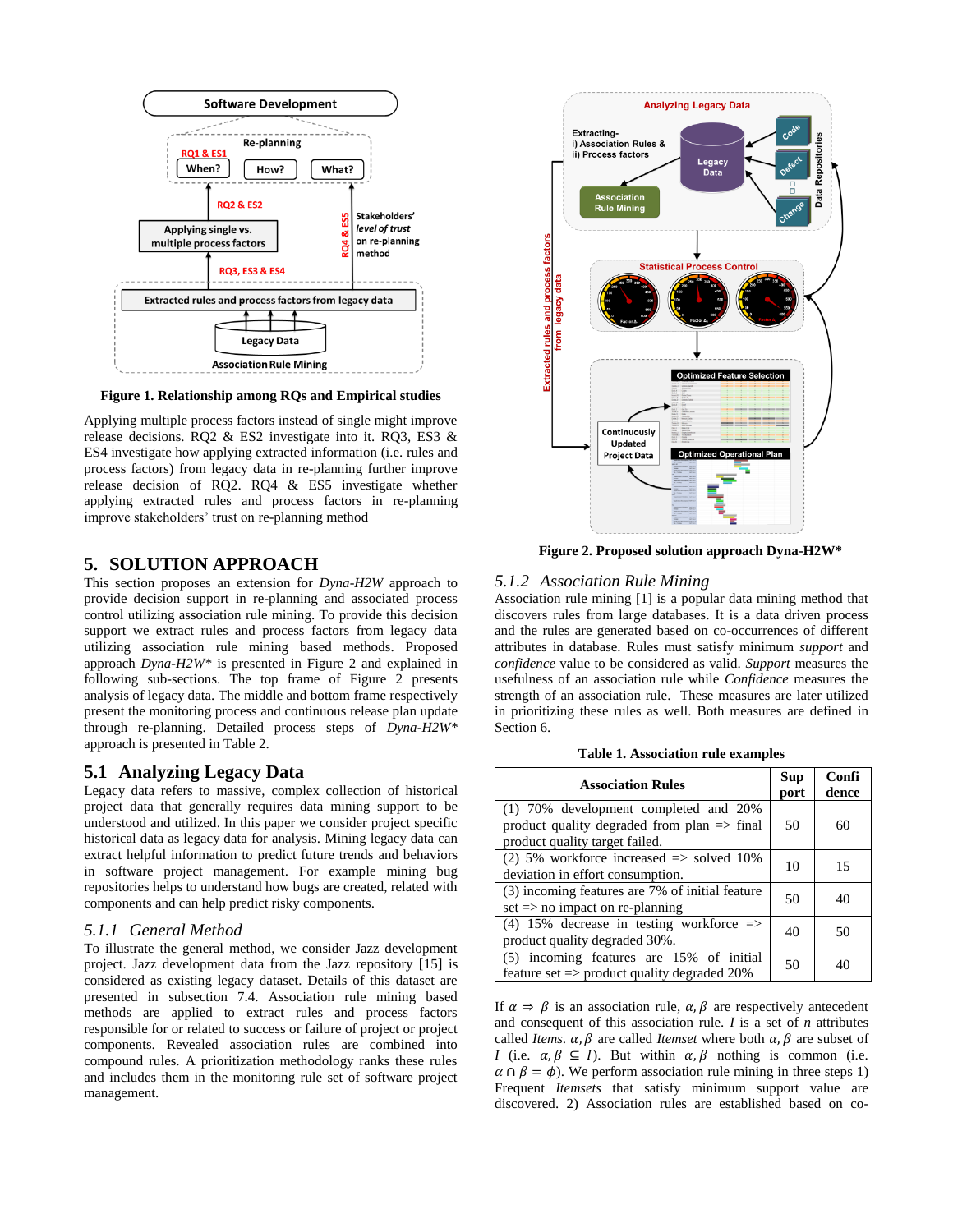occurrences of discovered *Itemsets* in database. 3) Valid *r*ules (i.e. satisfy minimum support and confidence value) are filtered from all generated rules. Table 1 lists hypothetical example of some rules to demonstrate their possible appearance in reality. A data mining technique (in our case association rule mining) alone might not be capable enough to establish such concrete rules as presented in the hypothetical example. Experts are responsible for establishing rules utilizing retrieved information from mining.

#### *5.1.3 Combining Rules*

Rules are updated in two stages before they are utilized in monitoring process.

- **Stage1:** Combine discovered and valid association rules into compound rules towards success or failure of project or project components.
- **Stage2:** Prioritize rules and include them in monitoring rule set based on their *support* and *confidence* values.

For example association rule mining on legacy data extracted five rules presented in Table 1. Rules with minimum support and confidence value (e.g. 20, and 30 respectively) are considered valid. 4 rules (i.e. Rule 1,3,4,5) out of 5 in Table 1 are marked as valid. Rule 1 is directly associated with failure of the project. Others are indirectly related with success or failure of project components.

Rule 1, 4 and 5 are grouped into one compound rule *Rule-C*. Due to lack of relations with other rules Rule 3 is not combined into any compound rule. Combined *support* and *confidence* values for *Rule-C* are calculated utilizing Eq. 3, 4.  $\alpha$  is considered as antecedent and consequence of these rules. While combining *n* rules *support* and *confidence* value of the compound rule is respectively the summation of *support* and *confidence* values of *n* rules which gets combined.

$$
combined support = \sum_{i=1}^{n} Support(\alpha_i \Rightarrow \alpha_{i+1})
$$
 (3)

combined confidence =  $\sum_{i=1}^{n} Conf(\alpha)$  $(4)$ 

#### *5.1.4 Prioritizing Rules*

Filtered and updated rules are prioritized based on their *support* and *confidence* values respectively. For example, rules are initially prioritized based on their *support* value. If two rules of same *support* value are encountered *confidence* value is applied to prioritize them. While high *support* value reflects high usefulness of the rule, high *confidence* value implies high certainty of the rule. Prioritized rules are added into the monitoring rule set.

## **5.2 Project Monitoring and Re-planning**

This section of proposed approach follows its predecessor *Dyna-H2W*. Prioritized monitoring rule set and associated process factors create re-planning criteria prior to the project development. For strategic plan *x<sup>1</sup>* and corresponding operational plan  $y_1(x_1)$  creation of a re-planning criteria considering process factor *effort* (i.e. effort consumption) is as follows.

For strategic plan *x<sup>1</sup>* , *m* different resource types are available denoted as  $r_i$  ( $i=1...m$ ). At time  $t$  for resource type  $r_i$  most recent estimated effort consumption is  $\text{effort}_{\text{est}}(t, r_i)$  and actual effort consumption is  $\text{effort}_{\text{act}}(t, r_i)$ . According to extracted information from legacy data maximum allowed difference (i.e. absolute difference) between estimated and actual effort consumption for resource  $r_i$  is  $\lambda_i$ . Eq. 5 presents the corresponding re-planning

| <b>Step-1:</b> Start $(t=0, i=1)$                                                               |
|-------------------------------------------------------------------------------------------------|
| Step-2: Pre-process legacy data & find association rules (i.e.                                  |
| Association rule mining)                                                                        |
| <b>Step-3:</b> Filter, combine & prioritize rules to a valid rule set $R$                       |
| with <i>n</i> rules $R_1, R_2, \ldots, R_n$                                                     |
| <b>Step-4:</b> Determine associated process factors $\Delta_1$ , $\Delta_2$ ,, $\Delta_m$ & re- |
| planning criteria $RC1$ , $RC2$ ,, $RCk$ in respect of rule set R.                              |
| <b>Step-5:</b> Optimized feature selection (i.e. strategic planning)                            |
| <b>Step-6:</b> Selection of the most appropriate plan $x_i$ (out of a set                       |
| of optimized and diversified plans generated in Step 5)                                         |
| <b>Step-7:</b> From the selected plan $x_i$ , generate optimized                                |
| operational plan $y_i(x_i)$ for the upcoming release.                                           |
| <b>Step-8:</b> During implementation at any time t, monitor in                                  |
| respect of process factors $\Delta_l(t)$ , $\Delta_2(t)$ and $\Delta_m(t)$                      |
| <b>Step-9:</b> As long as $t < T$ and one of the warning criteria $RC1$ ,                       |
| $RC_2, \ldots, RC_k$ is violated, a warning is triggered. Go To Step 10.                        |
| Otherwise Go To Step 12.                                                                        |
| Step-10: Re-plan and update project data in terms of process                                    |
| factors $\Delta_1$ , $\Delta_2$ ,, $\Delta_m$                                                   |
| <b>Step-11:</b> $i = i + 1$ and Go To Step 5                                                    |
| <b>Step-12: Stop</b>                                                                            |

criteria (*RCeffort*)*. RCeffort* is continuously monitored throughout the project and a warning is triggered at time *t=t\** if *RCeffort* (i.e. Eq.5) is violated.

$$
\Delta(t^*) = abs\big( \text{effort}_{\text{est}}(t, r_i) - \text{effort}_{\text{act}}(t, r_i) \big) < \lambda_i \tag{5}
$$

Comprehensive example in consideration of multiple process factors (e.g. quality, effort consumption and features change request) along with real world case study is available in [4]. Violation of re-planning criteria triggers warning for *out-ofcontrol* situation. *S*ituations that fall outside the maximum allowed value ranges of a monitoring rule referred as *out-ofcontrol* situation. Such situation requires experts for root cause analysis behind the warning. Re-planning can be performed in three different intensity categories e.g. (a) Manual re-plan, (b) Lightweight re-plan [5] (c) Optimization-based re-plan (e.g. using EVOLVE II). Expert can manage *out-of-control* situation using one of these re-planning categories. After completion of one replan monitoring process starts over again.

## **6. DEFINITION OF METRICS**

This section defines some important metrics used in this paper to collect data from empirical studies and perform comparative analysis against existing re-planning techniques.

**Value:** Value of a release plan implies the level of stakeholder's satisfaction on the generated plan. Value is measured in SFP (Stakeholder Feature Points). In presence of *m* planning criteria (*p*) and corresponding weight (*pw*), *q* stakeholders (*s*) and corresponding weight (*sw*) and stakeholder votes (*sv*), SFP for a feature  $f(n)$  in plan *x* (i.e. *sfp*  $(n,x)$ ) is calculated in Eq. 6 below.

$$
sfp\ (n,x) = \sum_{i=1}^{m} (p_i w \times \sum_{k=1}^{q} (s_k w \times s_k v))
$$
 (6)

**Quality:** Quality of a software is difficult to measure. For simplicity we evaluate quality through reliability of software. Reliability is mapped into testing resource requirements to detect and fix defects. For feature  $f(n)$ , Cost of Quality  $CoQ(n)$  is measured using Eq. 7 utilizing Cost of Conformance *CoC (n)* and Cost of Lack of Conformance *CLoC (n)* measures [8]. These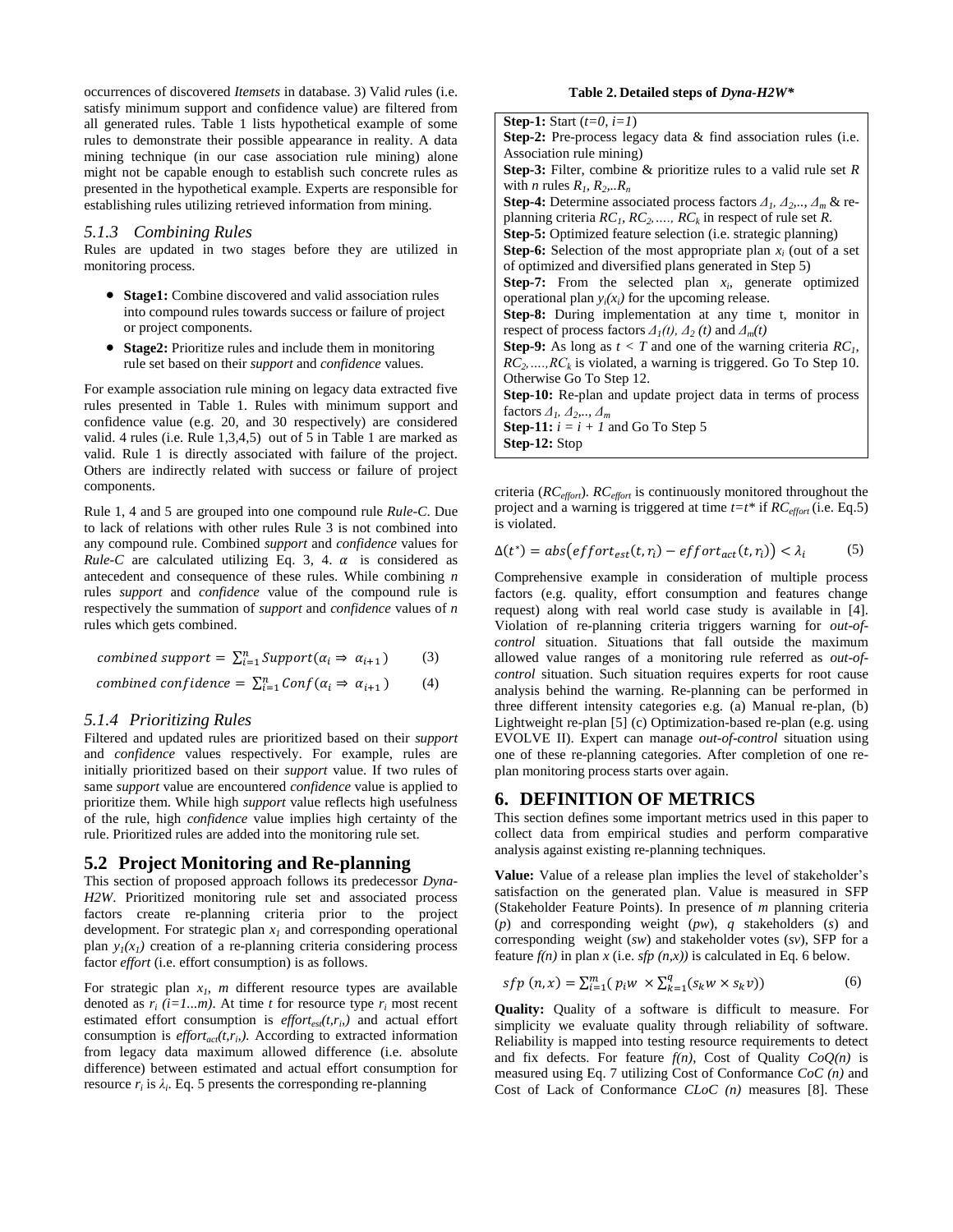measures are cost of detecting defects (i.e. integration and testing effort) and cost of fixing detected defects respectively.

$$
CoQ(n) = CoC(n) + CLoC(n)
$$
\n(7)

**Support:** *Support* measures the statistical significance of an association rule  $\begin{bmatrix} 1 \\ 23 \end{bmatrix}$ . Multiple *Transactions*  $(\tau)$  constitute *Database* ( $\theta$ ).  $\alpha \Rightarrow \beta$  is an association rule. *Support* of this association rule is *x* (i.e. Support  $(\alpha \Rightarrow \beta) = x$ ) means  $x\%$  of *transactions* ( $\tau$ ) in *database*  $\theta$  contains both  $\alpha$  and  $\beta$ .

**Confidence:** *Confidence* represents the strength [1, 23] of an association rule. *Confidence* value for association rule  $\alpha \Rightarrow \beta$  is  $Conf (\alpha \Rightarrow \beta)$  calculated according to Eq. 8. In database  $\theta$ *transactions* ( $\tau$ ) that contains  $\alpha$  in Conf ( $\alpha \Rightarrow \beta$ )% cases also contains  $\beta$ .

$$
Conf(\alpha \Rightarrow \beta) = Support(\alpha \cup \beta) / Support(\alpha)
$$
\n(8)

**Trust:** *Trust* [10] value measures the degree of trust stakeholder has on the method applied to generate a release plan or re-plan. Controlled experiment in ES5 utilizes two variables to measure trust. While *Level of trust* measures the degree of stakeholders' trust in a five point scale (i.e. substantially low, low, medium, high, substantially high), *Evaluation of Trust Level* measures the variation in degree of trust in a five point scale (i.e. substantial increase, increase, equal, decrease and substantial decrease).

## **7. EMPIRICAL ANALYSIS**

This section presents empirical study (ES) plans to answer research questions and evaluate *Dyna-H2W\** approach. Three case studies (ES 1,2,3) and two controlled experiments (ES 4,5) are presented with detail design. ES1 is partially accomplished but the final analysis is still outstanding. ES2 is already accomplished and results are reported in [4]. ES 3, 4 and 5 are considered as future study plans.

#### **7.1 Answering RQs by Empirical Studies**

Empirical study plans (i.e. ES1 to ES5) presented in this section address four RQs of this paper. ES1 investigates "when to replan" problem addressing RQ1. ES1 performs re-planning at different timestamps (e.g. at the beginning of each iteration) within one release duration. Significantly different results achieved from each re-plan infers the impact of "when to re-plan" decision on how and what to re-plan decisions.

Applying process monitoring utilizing multiple process factors can find better time to initiate re-planning and improve replanning decisions. *Dyna-H2W* [4] offers multiple process factor based process monitoring for dynamic re-planning. ES2 empirically analyze this approach in a real world case study along with addressing RQ2. Result exhibits *Dyna-H2W* is capable of creating release plan of higher value and quality compared to applying single factor. In this paper we propose an extension of *Dyna-H2W* approach labeled as *Dyna-H2W\*.* Proposed extension extract rules and process factors from legacy data utilizing association rule mining based methods to support re-planning decisions. ES3 empirically analyze *Dyna-H2W\** with a case study and addresses RQ3.

We further investigate *Dyna-H2W\** with ES4 & ES5. ES4 primarily addresses RQ3 and performs a controlled experiment to explore how utilizing extracted information from legacy data improves re-planning decision compared to RQ2. Controlled experiment in ES5 addresses RQ4 and explores evaluation in stakeholder's *level of trust* on re-planning method due to applying extracted information from legacy data. All five empirical study plans are presented in following sections.

## **7.2 ES1: Case Study 1**

#### *7.2.1 Goal*

Goal of ES1 is to investigate how time to trigger *out-of-control situation* warning and initiate re-planning impact re-planning decisions. This study addresses RQ1 and reveals relationship between when to re-plan and re-planning decisions.

#### *7.2.2 Data Source, Tools and Techniques*

An open source text editor software development project is considered in this case study. This project considers 50 initial features. Four stakeholders voted features on two planning criteria (i.e. Urgency, Value) for upcoming one release. Incoming features arrive within one release duration. Resource requirements are initially available from expert evaluation. Five developers are responsible for implementing tasks corresponding to each feature.

Initial strategic and operational release plans are generated using EVOLVE II and RASORP planning methods. Release duration encompasses six iterations of equal length. Static re-planning is performed at the beginning of each iteration except the first iteration. Five re-planning timestamps are referred as very early, early, intermediate, late, and very late. This case study performs re-planning with Greedy optimization approach.

#### *7.2.3 Incoming Features*

Incoming features arrive after the project implementation has already begun. Experimental design applies randomization in number of features arrived, arrival time, resource requirements, and stakeholder votes. Different experiment trials consider number of incoming features as one of three categories- i) Heavy (1 to 20 incoming features), ii) Moderate (1 to 15 incoming features), iii) Low (1 to 5 incoming features). Feature arrivals are uniformly distributed within one release duration.

#### *7.2.4 Study Plan and Analysis Strategy*

Strategic release plan and corresponding operational plan are generated using planning methods. Each trial of this study performs single re-plan at either one of five re-planning timestamps. Numerous trials are performed to accomplish a reasonable result. Actual resource requirements varies from initially estimated requirements as project continues. Barry Boehm empirically evaluated [7] resource estimation accuracy in different phases of software development. For example, in Requirement elicitation phase estimation accuracy varies within 2x to 0.5x while in Testing phase variation narrows down within 1.10x to 0.91x. Actual resource requirements are calculated by varying initial requirements with triangular distribution within the resource estimation accuracy ranges [7] as presented in Table 3.

**Table 3. Resource requirement estimation accuracy** 

| <b>Development phases</b>      | <b>Variation ranges</b> | Mode |
|--------------------------------|-------------------------|------|
| <b>Requirement Elicitation</b> | [0.5, 2.0]              | 1.5  |
| Design                         | [0.67, 1.5]             | 1.25 |
| Development                    | [0.8, 1.25]             | 1.10 |
| Testing                        | [0.91.1.10]             | (0)  |

Table 3 presents resource estimation accuracy ranges correspond to different development phases along with mode value applied in triangular distribution of this study. Results from all trials are further analyzed using Whisker-Box plot analysis in terms of release *value* and *quality*. Final analysis results are still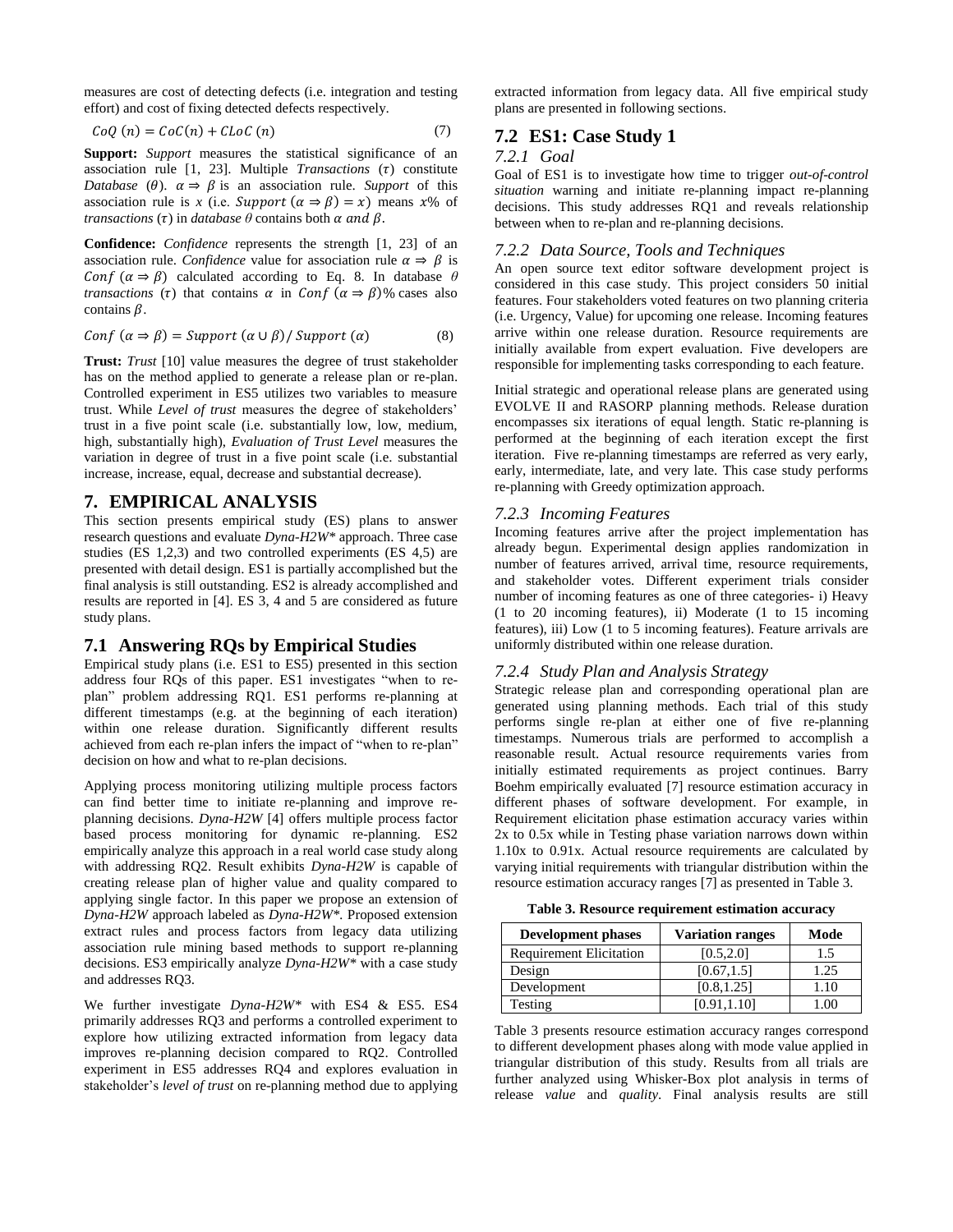outstanding. Expected outcome is to achieve a relationship among when to re-plan decision and re-planning results.

## *7.2.5 Threats to Validity*

Major limitations of this study are - 1) open source software (OSS) (e.g. text editor) development does not represent all existing strategies for software development, 2) some feature dependencies had to be discarded due to consideration of one upcoming release, 3) ES1 considers static re-planning at five different timestamps. Considering more re-planning timestamps might provide even better analysis.

# **7.3 ES2: Case Study 2**

## *7.3.1 Goal*

ES2 empirically evaluates *Dyna-H2W* approach and addresses RQ2. Goal of this case study is to investigate how applying multiple factors in re-planning and process monitoring influence re-planning decisions.

## *7.3.2 Study Plan, Analysis Strategy & Results*

This case study considers an open source text editor software development project. The project encompasses 50 candidate features, four stakeholders and two planning criteria (i.e. Urgency and Value). Strategic planning and operational planning are performed using EVOLVE II and RASORP planning methods respectively. This case study is already accomplished and detail process steps along with empirical analysis are reported in [4]. Detail project data are available online [14].

Comparative analysis is performed against two re-planning strategies- 1) Dynamic re-planning with single factor and 2) Static re-planning with single factor. We consider no re-planning as the baseline approach. *Value* and *quality* of release plans from all three strategies are compared and results are reported in [4]. Result demonstrates *Dyna-H2W* in presence of multiple process factors generates release plan of higher value and quality compared to other re-planning approaches.

## *7.3.3 Threats to Validity*

Accomplished result cannot claim external validity due to underlying assumptions and simplifications. Major threats include- 1) for defect detection and fixing we only consider quality assurance (QA) effort responsible. But additional effort might be required in reality 2) though effort, value, strategic and operational plan of this study are collected from real world, QA data are synthetically generated. 3) In reality re-planning criteria might require re-adjustments within a release period. But this study considers re-planning criteria constant for one release duration.

## **7.4 ES3: Case Study 3**

In software development single metric is not capable of predicting software failures [17]. Thus we plan to explore multiple metrics combining different repositories e.g. change histories, version histories, bug repositories, code repositories etc. Primarily we explore Jazz development data available in the Jazz repository.

## *7.4.1 Goal*

Case study in ES3 is designed to address RQ3. Goal of this study is to empirically analyze how proposed approach *Dyna-H2W\**  performs in re-planning compared to existing re-planning methods e.g. *H2W*, lightweight re-planning, *Dyna-H2W* etc. This study investigates the influence of utilizing extracted rules and process factors from legacy data in re-planning and associated process control decisions.

## *7.4.2 Data Source, Tools and Techniques*

IBM developed Jazz [15] as a team collaboration software that captures software development process, artifacts, real time changes, team communication etc. Jazz integrates software development process with team collaboration. Thus artifacts available in the Jazz repository are linked together. The Jazz repository is a well-accepted and comprehensive data repository that can fulfill our extensive demand of data. This repository has a complex database structure that encompasses more than 200 relations. Thus data extraction from the Jazz repository becomes challenging due to high speed and huge storage requirements. Moreover detection of misleading information existing in database is very difficult. From Jazz repository we reveal software metrics using the IBM Rational Software Analyzer Tool and association rules using predictive analytics tool Weka [13]. We extract five pairs of training and test data sets from available data to use them in a five-fold cross validation approach [23]. Initial strategic and operational plan are conducted using EVOLVE II and RASORP methods.

## *7.4.3 Study Plan and Analysis Strategy*

Available Jazz development data from the Jazz repository are extracted and pre-processed to use in Weka. Association rule mining based methods reveal association rules related to success and failure of different project components of Jazz. Discovered rules are further filtered, combined and prioritized into a monitoring rule set to monitor the software development process. Any monitoring rule violation triggers a warning and human experts manage the root cause of the warning. Accomplished release plans are measured in terms of *value, quality* and compared against existing re-planning techniques e.g. *H2W*, lightweight re-planning, *Dyna-H2W etc*. Expected outcome is to generate release plan of higher value and quality by utilizing extracted rules and process factors from legacy data.

## *7.4.4 Threats to Validity*

Major limitations exist in ES3 are- 1) The Jazz repository provides detailed data on software development. Other repositories rarely provide such detailed data. Results might vary with other repositories due to unavailability of data. 2) Association rule mining extract rules from legacy data. Further study should investigate how other data mining techniques perform in proposed approach. 3) Re-allocating resources among different tasks might impact re-planning results. To mitigate this threat we consider all resources (i.e. staffs) are equally skilled. But in reality it is hard to accomplish.

# **7.5 ES4: Controlled Experiment 1**

## *7.5.1 Context*

ES4 primarily addresses RQ3. Goal of this experiment is to explore how *Dyna-H2W\** supported with extracted information (i.e. rules and process factors) from legacy data performs replanning compared to existing re-planning methods e.g. *H2W* approach. Experimental design follows guideline from [16]. *Subject* i.e. 20 (twenty) undergraduate students from University of Calgary, Calgary, Canada perform this experiment in a tutorial session of *Software Process and Project Management* course. *Object* is a project extracted from Jazz development data in Jazz repository. Roughly this project will constitute of 50 features, 3 planning criteria, 5 resources and a pool of available developers.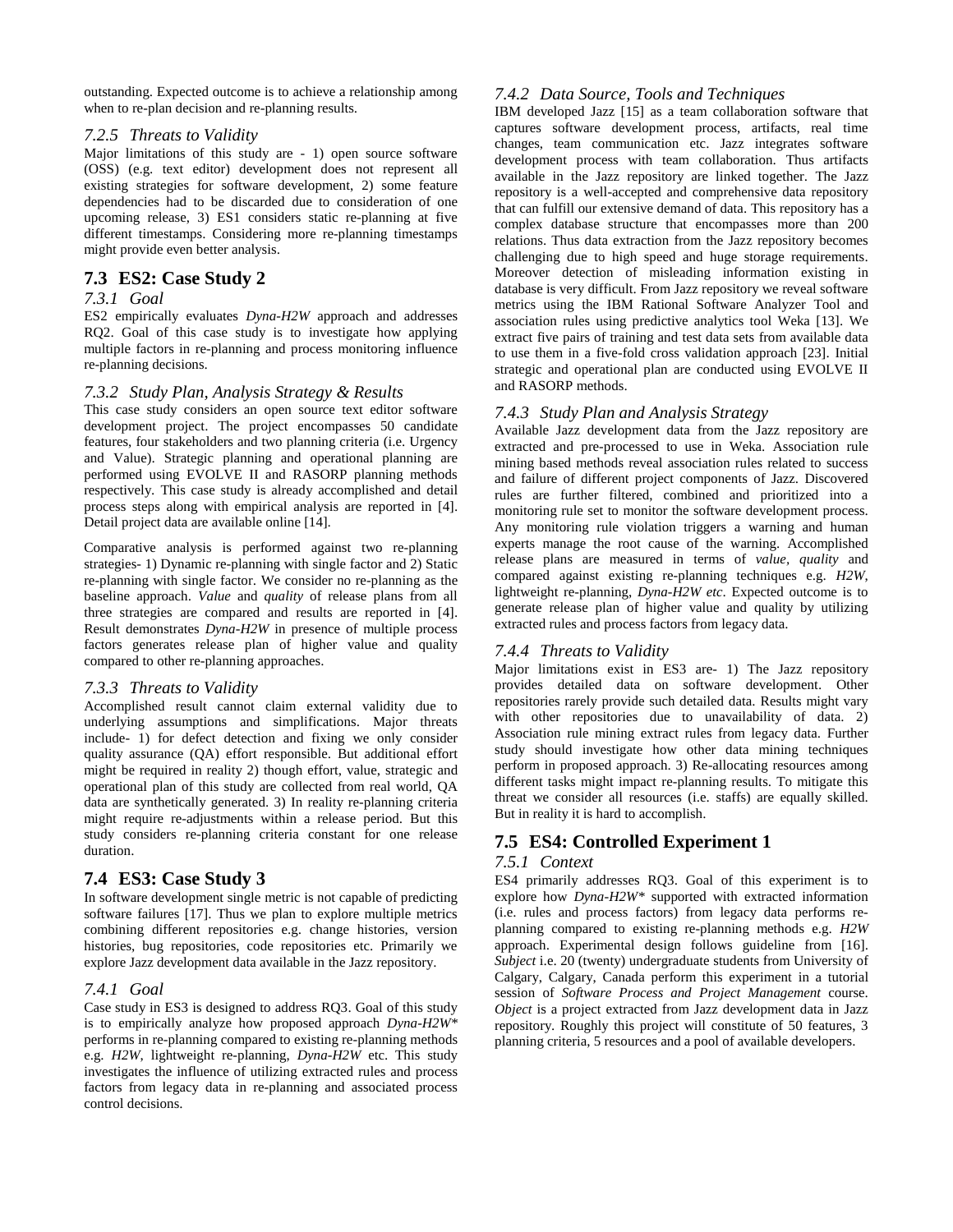## *7.5.2 Hypothesis Formulation*

Following null hypotheses (i.e. H1, H2) are formulated to accomplish the goal of ES4. Expected outcome is to reject these hypotheses and possibly reveal contrary hypotheses.

- **H1:** Applying extracted information (i.e. rules and process factors) from legacy data in re-planning cannot increase value (i.e. SFP of release plan) of re-planning decisions.
- **H2:** Applying extracted information (i.e. rules and process factors) from legacy data in re-planning cannot increase quality (i.e. number of defects detected and debugged) of re-planning decisions.

## *7.5.3 Selected Variables*

Information (i.e. rules and process factors) are extracted from legacy data utilizing association rule mining methods to support re-planning decision. *Treatment* is considered as an independent variable. Two values possible for *treatment* are - *XS* (utilizing extracted information with *Dyna-H2W\** approach) and *XWS* (unavailability of extracted information with *H2W* approach). *Control Group* and *Treatment Group* respectively perform *XWS* and *XS treatment. Value* and *Quality* are considered as dependent variables. *Value* implies how valuable the plan is to the stakeholders. It is measured in SFP (Stakeholder Feature Points). *Quality* measures number of defects detected and debugged.

### *7.5.4 Experimental Design & Data Analysis*

This experiment is performed in two parallel stages. *Object* is a real world project. According to randomized design approach [27] all 20 *Subjects* (i.e. student participants) are randomly distributed among both *treatments*. Each *treatment* is performed by 10 participants.

- **Stage1:** *Control group* perform *treatment XWS*. Extracted information from legacy data is not available for replanning decision support.
- **Stage2:** *Treatment group* perform *treatment XS*. Replanning and process control are performed based on rules and process factors extracted from legacy data.

Required training and tools (e.g. ReleasePlanner<sup>TM</sup> tool, experiment materials etc.) are provided to *Subjects.* Each *Subject* performs only one treatment. Release plans from both groups (i.e. *control* and *treatment*) are collected and evaluated in terms of *value* and *quality*. Considering the size of our sample (i.e. twenty) we perform non-parametric test (e.g. Mann-Whitney test [27]) to accept or reject our hypotheses. Expected outcome is to reject both null hypotheses and find contrary relations.

## *7.5.5 Threats to Validity*

ES4 tries to mitigate threats through its experimental design and choice of real world project. Some major threats exist are- 1) *Subject* (i.e. undergraduate students) cannot equally represent project managers due to lack of experience. But additional training on the experiment can partially mitigate this threat. 2) Sample size is relatively small (i.e. twenty). This study must be performed in more complex industry environment to accept or reject current results.

# **7.6 ES5: Controlled Experiment 2**

#### *7.6.1 Context*

Objective of ES5 is to investigate whether extracted information (i.e. rules and process factors) from legacy data increases

stakeholders' level of trust on the method applied in re-planning. ES5 answers RQ4. Twenty undergraduate students from University of Calgary, Calgary, Canada perform this experiment in a tutorial session of *Software Process and Project Management* course. They are considered as *Subject* of this experiment. *Object*  of this experiment is extracted from Jazz development data in Jazz repository. Guidelines from [16] are followed in designing this experiment.

## *7.6.2 Hypothesis Formulation*

Null hypothesis  $H3$  is formulated to accomplish the objective of this controlled experiment. Expected outcome is to reject the null hypothesis. We will try to reveal a contrary hypothesis as well.

 **H3:** Applying extracted information (i.e. rules and process factors) from legacy data in re-planning does not increase stakeholder's *level of trust* on the re-planning method.

## *7.6.3 Selected Variables*

Rules and process factors are extracted from legacy data utilizing association rule mining based methods (discussed in subsection 5.1). *Treatment* is considered as an independent variable. Two values possible for *Treatment* are *YS* (performs *Dyna-H2W\** approach and utilize extracted information form legacy data) and *YWS* (performs H2W approach. extracted information form legacy data are unavailable). Two dependent variables are *Level of trust* and *Evaluation of Trust Level.* These values are measured in a five point scale as specified in Section 6.

## *7.6.4 Experimental Design & Data Analysis*

Initially a survey collects information related to *subjects. Subjects* perform both treatments (i.e. *YS* and *YWS*) on same *Object* in two stages. Experimental data from these stages are collected in two subsequent surveys. ES5 experimental design encompasses two stages and three surveys as described below.

- **Survey1:** Initially this survey collects information regarding background and experience in software project management for all *Subject* (i.e. undergraduate students).
- **Stage1:** *Treatment YWS* is performed with *H2W* method. Rules and process factors extracted from legacy data are not available.
- **Survey2:** Records experimental data from stage1. Collects stakeholders' *Level of trust* on re-planning method applied in *treatment YWS*
- **Stage2:** *Treatment YS* is performed with *Dyna-H2W\** approach. Re-planning and process control is performed based on process factors and rules extracted from legacy data.
- **Survey3:** Records experimental data from stage2. Collects stakeholders' *Evaluation of trust level* while applying *Dyna-H2W\** approach in *treatment YS*.

Chi-square [24] analysis is a well-known statistical hypothesis test approach. It is popularly used for frequency comparison. It can detect whether a population has a specific variance or not. We further analyze our survey results and test our hypothesis using Chi-square analysis. It detects the cause behind frequency variations and thus accepts or rejects the null hypothesis.